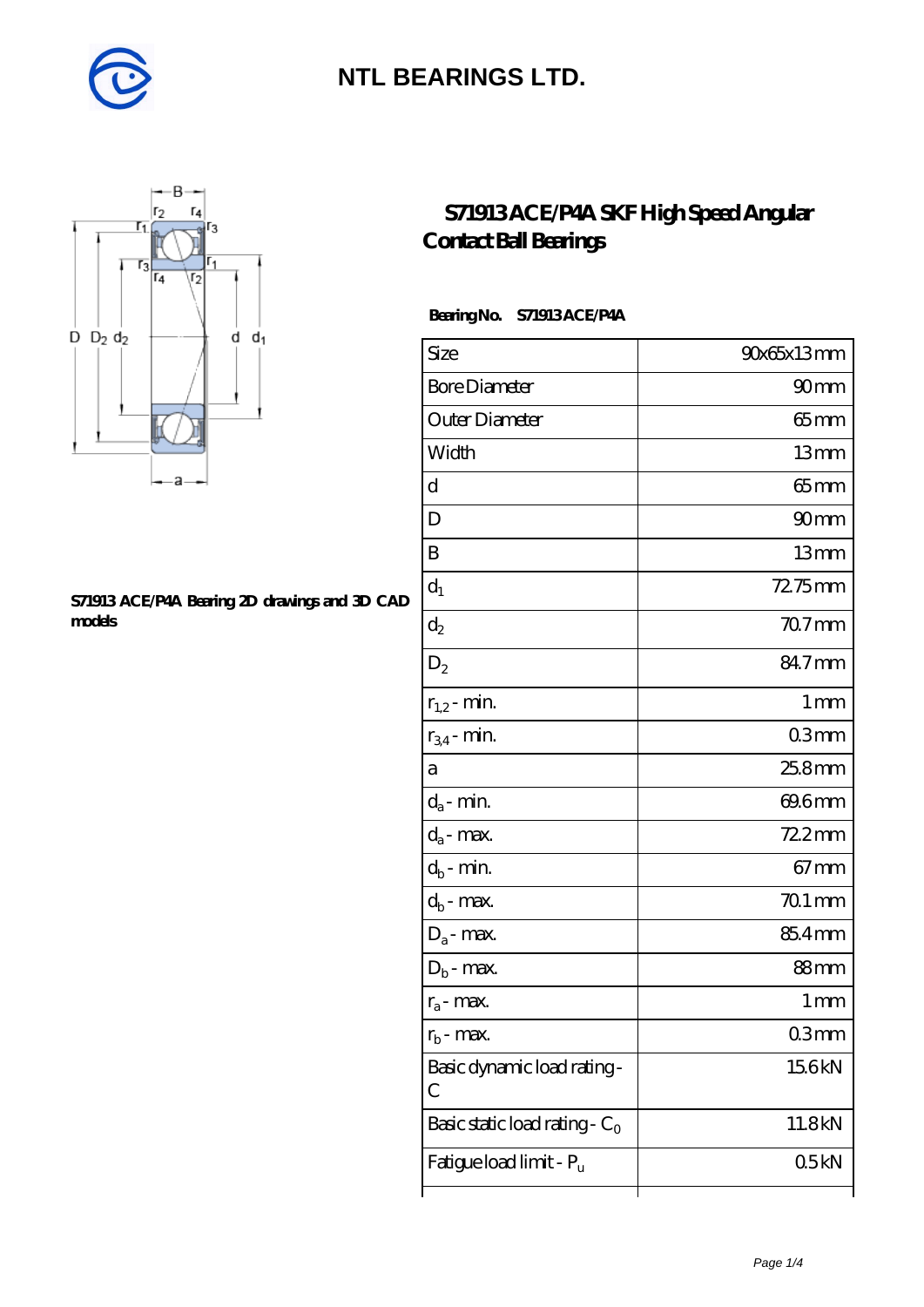

| Limiting speed for grease<br>lubrication | 18000r/min      |
|------------------------------------------|-----------------|
| Ball - $D_w$                             | 7.938mm         |
| $Ball - z$                               | 24              |
| Calculation factor - e                   | 068             |
| Calculation factor - $Y_2$               | 087             |
| Calculation factor - $Y_0$               | 038             |
| Calculation factor - $X_2$               | 041             |
| Calculation factor - $Y_1$               | 092             |
| Calculation factor - $Y_2$               | 1.41            |
| Calculation factor - $Y_0$               | 076             |
| Calculation factor - $X_2$               | 067             |
| Preload class $A - G_A$                  | 142N            |
| Preload class $B - G_B$                  | 425N            |
| Preload class $C$ - $G_C$                | 850N            |
| Calculation factor - f                   | 1.19            |
| Calculation factor - $f_1$               | 099             |
| Calculation factor - $f_{2A}$            | 1               |
| Calculation factor - f <sub>2B</sub>     | 1.04            |
| Calculation factor - $f_{\chi}$          | 1.07            |
| Calculation factor - $f_{HC}$            | T               |
| Preload class A                          | 120N/micron     |
| Preload class B                          | 181 N/micron    |
| Preload class C                          | 238N/micron     |
| $d_1$                                    | 72.75mm         |
| $\mathrm{d}_2$                           | $707$ mm        |
| $D_2$                                    | 84.7mm          |
| $r_{1,2}$ min.                           | 1 <sub>mm</sub> |
| $r_{34}$ min.                            | 03mm            |
| $d_{a}$ min.                             | 69.6mm          |
|                                          |                 |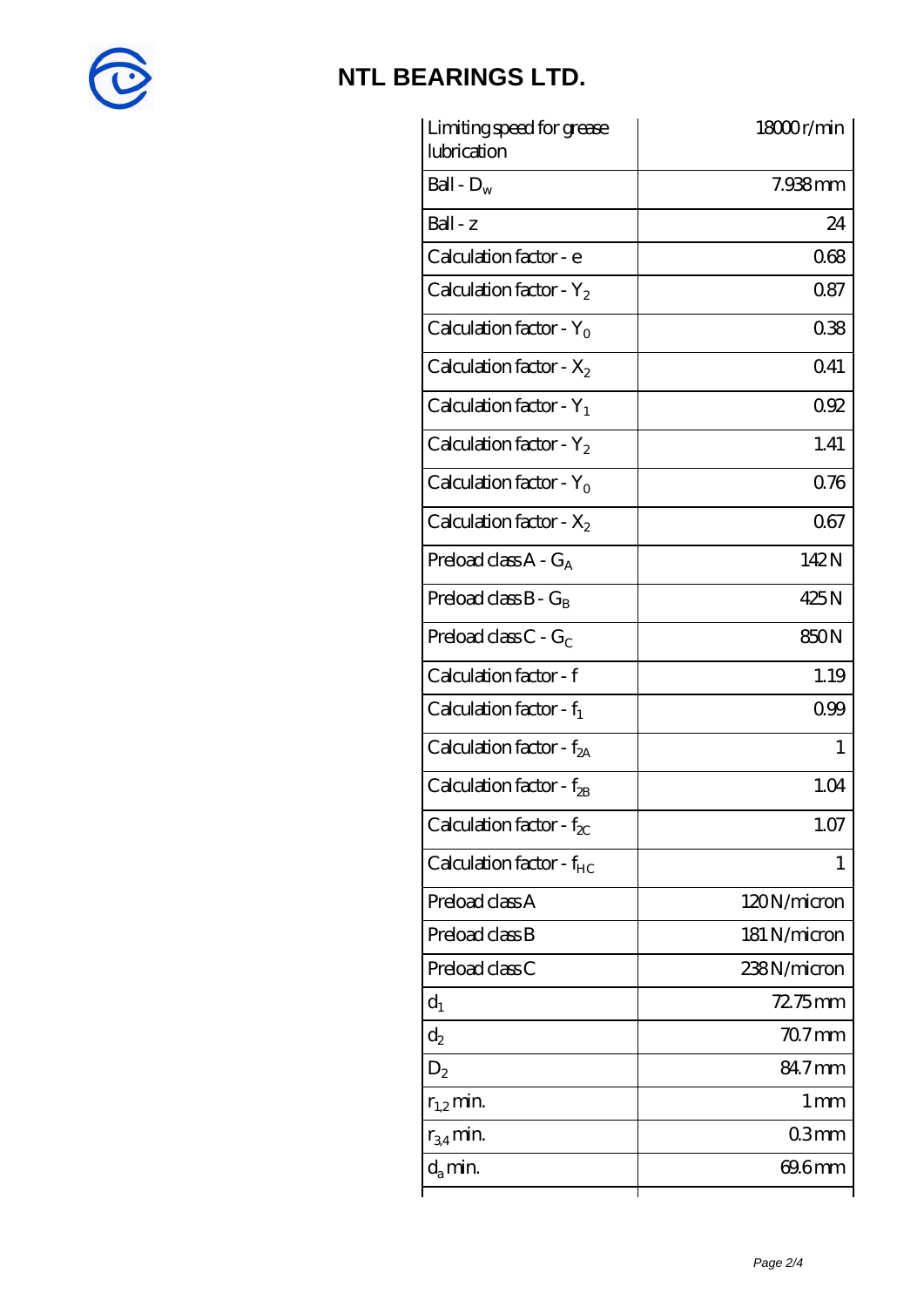

| $d_a$ max.                                               | $722$ mm        |
|----------------------------------------------------------|-----------------|
| $d_b$ min.                                               | $67 \text{mm}$  |
| $d_h$ max.                                               | $701$ mm        |
| $D_a$ max.                                               | 85.4mm          |
| $Db$ max.                                                | 88mm            |
| $r_a$ max.                                               | 1 <sub>mm</sub> |
| $r_{\rm b}$ max.                                         | 03mm            |
| Basic dynamic load rating C                              | 156kN           |
| Basic static load rating $C_0$                           | 11.8kN          |
| Fatigue load limit $P_u$                                 | 05kN            |
| Attainable speed for grease<br>lubrication               | 18000r/min      |
| Ball diameter $D_w$                                      | 7.938mm         |
| Number of balls z                                        | 24              |
| Preload class $AG_A$                                     | 142N            |
| Static axial stiffness, preload<br>classA                | $120N/\mu$ m    |
| Preload class $BG_R$                                     | 425N            |
| Static axial stiffness, preload<br>classB                | 181 N/μ m       |
| Preload class C $G_C$                                    | 850N            |
| Static axial stiffness, preload<br>classC                | 238N/µ m        |
| Calculation factor f                                     | 1.19            |
| Calculation factor $f_1$                                 | 099             |
| Calculation factor $f_{2A}$                              | 1               |
| Calculation factor $f_{\rm 2B}$                          | 1.04            |
| Calculation factor $f_{\chi}$                            | 1.07            |
| Calculation factor $f_{HC}$                              | 1               |
| Calculation factor e                                     | 068             |
| Calculation factor (single,<br>$t$ andem) $Y_2$          | 0.87            |
| Calculation factor (single,<br>$t$ andem) Y <sub>o</sub> | 038             |
|                                                          |                 |